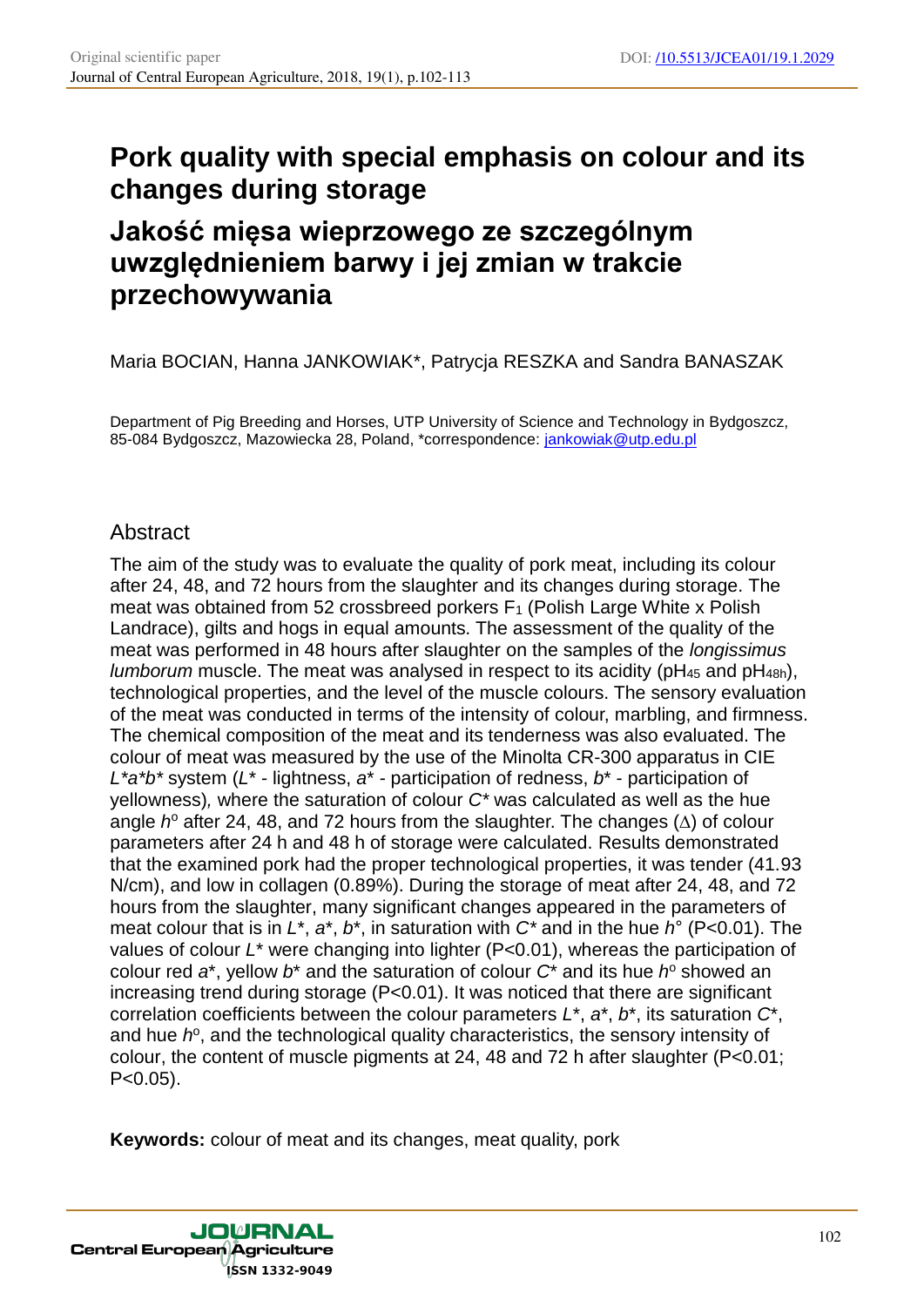#### **Streszczenie**

Celem pracy była ocena jakościowa mięsa wieprzowego, w tym barwy mierzonej 24, 48 i 72 h po uboju oraz jej zmiany w trakcie przechowywania. Mięso do badań pozyskano od 52 tuczników mieszańców F1 (wielka biała polska x polska biała zwisłoucha), w połowie loszki i wieprzki. Oceny jakości mięsa dokonano 48 h po uboju na próbach mięśnia *longissimus lumborum*. W mięsie oznaczono kwasowość ( $pH_{45}$  i  $pH_{48h}$ ), właściwości technologiczne mięsa oraz zawartość barwników mięśniowych. Na plastrze mięsa surowego dokonano oceny sensorycznej mięsa: określono intensywność barwy, marmurkowatość i jędrność-twardość. Oceniono skład chemiczny mięsa oraz jego kruchość. Barwę mięsa mierzono aparaturowo w systemie CIE *L\*a\*b*\* (*L*\* - jasność, *a*\* - udział barwy czerwonej, *b*\* - udział barwy żółtej), wyliczono nasycenie barwy *C*\* oraz *h*<sup>o</sup> ton barwy, po 24, 48 i 72 h od uboju. Wyliczono zmiany (*∆*) parametrów barwy po 24 h i 48 h przechowywania. W pracy wykazano, iż oceniane mięso wieprzowe cechowało się prawidłowymi właściwościami technologicznymi, było kruche (41,93 N/cm), o niskiej zawartości kolagenu (0,89%). W trakcie przechowywania mięsa po 24, 48 i 72 h od uboju nastąpiły istotne zmiany w parametrach barwy mięsa, tj. *L\*, a\*, b\**, nasyceniu *C*\* oraz tonie barwy *h*° (P<0,01). Wartości barwy *L*\* zmieniały się w kierunku jaśniejszym (P<0,01), natomiast udział barwy czerwonej *a*\*, żółtej *b*\* oraz nasycenie barwy *C*\* i jej ton *h*º wykazywały tendencję wzrostową w czasie przechowywania mięsa (P<0,01). Wykazano, istotne współczynniki korelacji między parametrami barwy *L*\*, *a*\*, *b*\*, jej nasyceniem *C*\* i tonem *h* <sup>o</sup> a cechami jakości technologicznej, intensywnością barwy ocenianą sensorycznie, zawartością barwników mięśniowych w czasie 24, 48 i 72 h po uboju (P<0,01; P<0,05).

**Słowa kluczowe:** barwa mięsa i jej zmiany, jakość mięsa, mięso wieprzowe

### Introduction

The requirements of pork consumers are concentrated (Novotni-Danko et al., 2015; Balogh et al., 2016), among other things, on the colour of meat, which is an important criterion for its qualitative assessment. The consumers prefer light pink-red coloured meat (Karamucki, 2008; Pospiech, 2016). The meat colour is a sensation perceived by the senses, depending on the ability to absorb or reflect the light of different wavelengths by colourful chemical compounds (Kortz, 1970; Lindahl et al., 2001). It is more stable when the meat is characterized by lower saturation, darker colour, and higher pH and higher water holding capacity. During the storage of meat, its colour changes (Kortz, 1970; Bocian et al., 2015).

The colour lightness is a quantitative feature which determines the degree of the light reflection or absorption. The intensity of meat colour depends on the content of muscle pigments (Pisula, 2011), and the composition and texture of meat (Karamucki, 2008). Pisula (2011) states that young animals are characterized by lighter colour of meat due to the lower content of their muscle pigments. Karamucki (2008) showed that the sex of animals influences the colour formation, while the meat of gilts is of darker colour than barrows. The breed of animals also matters. The pigs of the Złotnicka Spotted and Puławska breeds are characterized by a darker and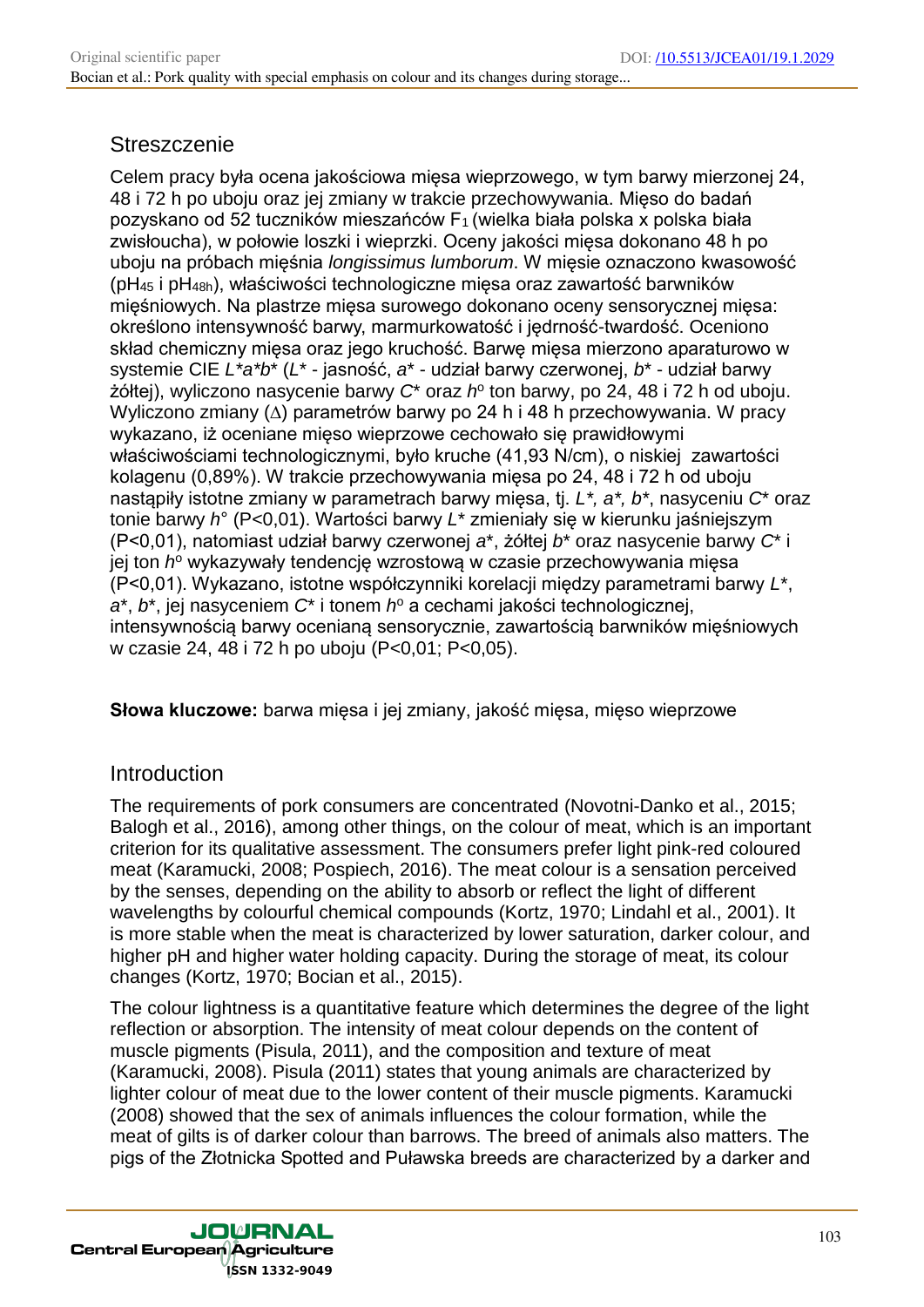therefore more favourable colour of meat (Bogucka and Kapelański, 2016). A higher content of the intramuscular fat and the marbling in meat causes that the meat is lighter (Czarniecka-Skubina et al., 2007).

The meat colour is closely related to other characteristics of the technological suitability of pork meat, affecting the assessment of the consumer quality and the processing efficiency (Van Laack et al., 2001; Kajak et al., 2007; Strzyżewski et al., 2008; Bocian et al., 2015).

The aim of the study was to assess the quality of pork meat, the colour measured 48 and 72 h after the slaughter and its changes during storage.

### Materials and methods

The meat for the study was obtained from 52 fatteners of the F1 crossbreed (Polish Large White x Polish Landrace), half gilts and half barrows, bought in the area of the Kuyavian-Pomeranian area. The meat quality evaluations were performed 48 h after slaughter on the samples of the *longissimus lumborum* muscle, which were kept refrigerated at 4-6 °C. The acidity (pH<sub>45</sub> and pH<sub>48h</sub>) was determined in the meat by means of the pH meter-Elmetron CP-401 with a stick electrode. The apparatus was calibrated using pH 7 and pH 4 buffer from Elmetron.

Assessment of water holding capacity was determined by the method of Grau and Hamm (1952), modified by Pohja and Niinivaara (1957). A sample of 300 mg finely ground meat was applied to Whatman 1 paper, placed between two glass plates and subjected to an even loading of 2 kg for 5 min. From the size of the outflow area, the percentage of free water in the meat was calculated, assuming that 1  $\text{cm}^2$  of the outflow corresponded to 10 mg of water. A smaller area of the outflow (the amount of free water) indicated the greater water holding capacity of the meat.

The free flow of meat juice during 48 h of storage was determined according to Honikel (1987) on slices about 2.5 cm thick together with the perimysium. The sample was placed in a foil bag and weighed. The bag was cut several times at its bottom to allow the flow of the muscle juice. Then, the sample was placed in the second bag and suspended so that the leaking juice was not in contact with the meat sample. The samples were stored in a hanging position under refrigerated conditions at 2-4 °C for 48 h. After this time, the samples were re-weighed. From the difference in weight before the storage and after 48 h of the storage calculated the amount of free outflow of meat juice.

The size of the thermal drip was done 48 h after the slaughter by the Walczak (1959) method. The sample of the finely ground meat (20 g) was placed in a hygroscopic gauze and heated in a water bath at 85  $\degree$ C for 10 min. After removing the sample, removing the gauze and cooling down to  $4^{\circ}$ C, the sample was reweighed. From the difference in weight of meat before the processing and after the heat treatment calculated the percentage of loss.

The content of muscle pigments was determined colorimetrically according the Hornsey (1956) method. The finely ground meat samples (10 g) were filled with 40 ml of acetone:water:concentrated HCI, in a ratio of 40:2:1 and extracted for 1 hour. After filtration, the absorbance of the tested solution was measured with the Marcel Media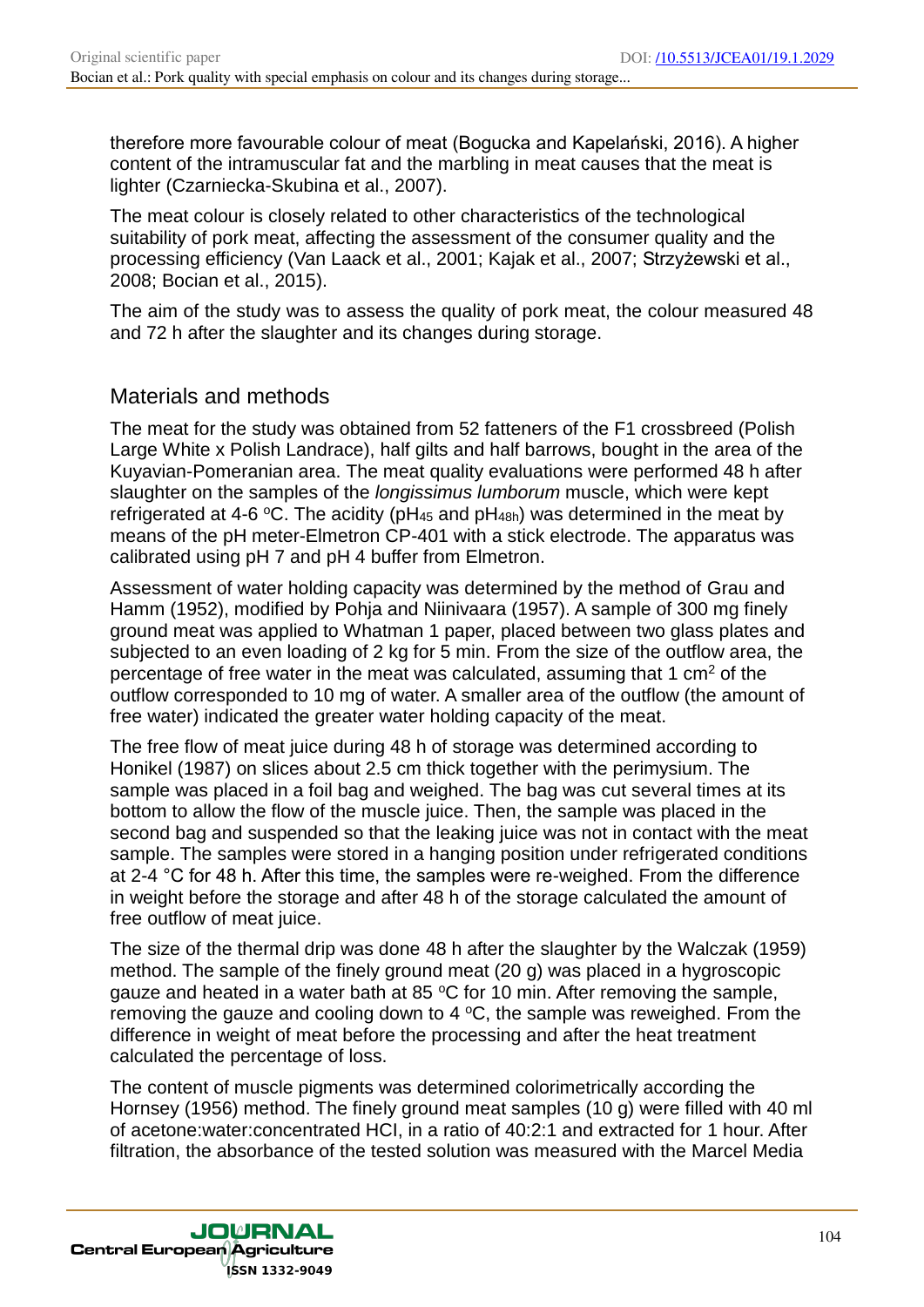spectrometer at a wavelength of 640 nm. The optical density value (E) was multiplied by factor 680 to obtain the appropriate hematine concentration express as micrograms of hematin per 1 g of meat.

The measurement of meat tenderness was performer using the INSTRON 3342 strength tester with Warner-Bratzler attachment, according to the method provided by Szalata et al. (1999). A meat sample of about 120 g was heated in a water bath to reach 70 °C inside. The heat treatment was conducted in 0.85% NaCl solution. Then, according to course of muscle fibres, 10 mm x 10 mm posts were cut, which were cut perpendicularly to their course. The results were read as the maximum shear force, expressed in N.

The analysis of the chemical composition of meat i.e. water, total protein, intramuscular fat and collagen, was conducted in accordance with norms (PN-A 82109:2010) with the use of the near-infrared spectrometry (NIT) using an artificial neural network (ANN) calibration with the use the FoodScan camera from the FOSS company.

On a slice of raw meat weighing 120 g, visually determined: colour intensity according to 6-degree scale (PN-ISO 4121:1998): 1 pt. - very light meat, 6 - dark-red meat; the degree of marbling using Canadian and American models on a 10-degree scale (NPB, 2000): 1 - meat without overgrowth, 10 - very high marbling and tactile: firmness - hardness of meat on a 7-degree scale (PN-ISO 4121:1998): 1 - very hard, 7 - very soft.

The meat colour was also measured on a slice of raw meat, after 24, 48 and 72 h from the slaughter, using the Minolta CR 310 photocolorimeter (Konica Minolta, Japan) with a measurement port of 50 mm diameter. The standardization of the apparatus was conducted with the use of a white calibration plate CR310 with  $Y = 92.8$ ,  $x = 0.3175$  and  $y = 0.3333$ . The colour parameters were determined in the CIE *L\*a\*b\** system (*L*\* - lightness, *a*\* - participation of redness, *b*\* - participation of yellowness) (CIE, 1986), using the D65 illuminant and the standard observer 2°. The colour saturation (parameter  $C^*$ ), and also the hue ( $h^{\circ}$  - hue angle) were calculated according to the formula given by Beattie et al. (1999) and Brewer et at. (2001):

$$
C^* = \sqrt{(a^*)^2 + (b^*)^2}, \quad h^{\circ} = (\tan^{-1} \cdot b^* / a^*)
$$

Calculated the changes (*∆*) of colour parameters after 24 and 48 h of storage: *∆L\*, ∆a\*, ∆b\*, ∆C\** i *∆h*<sup>o</sup> .

The obtained results were statistically calculated using the Statistica (2008) program. Calculated the arithmetic mean and standard deviation. The significance of the differences between the colours evaluated at 24, 48 and 72 h after the slaughter were verified by the F-Fisher test. Significance levels were determined: significant P<0.05 and high P<0.01. The following linear model was used:

 $yij = μ + αi + εij$ 

where:

yij – value of dependent variable;

μ – total average;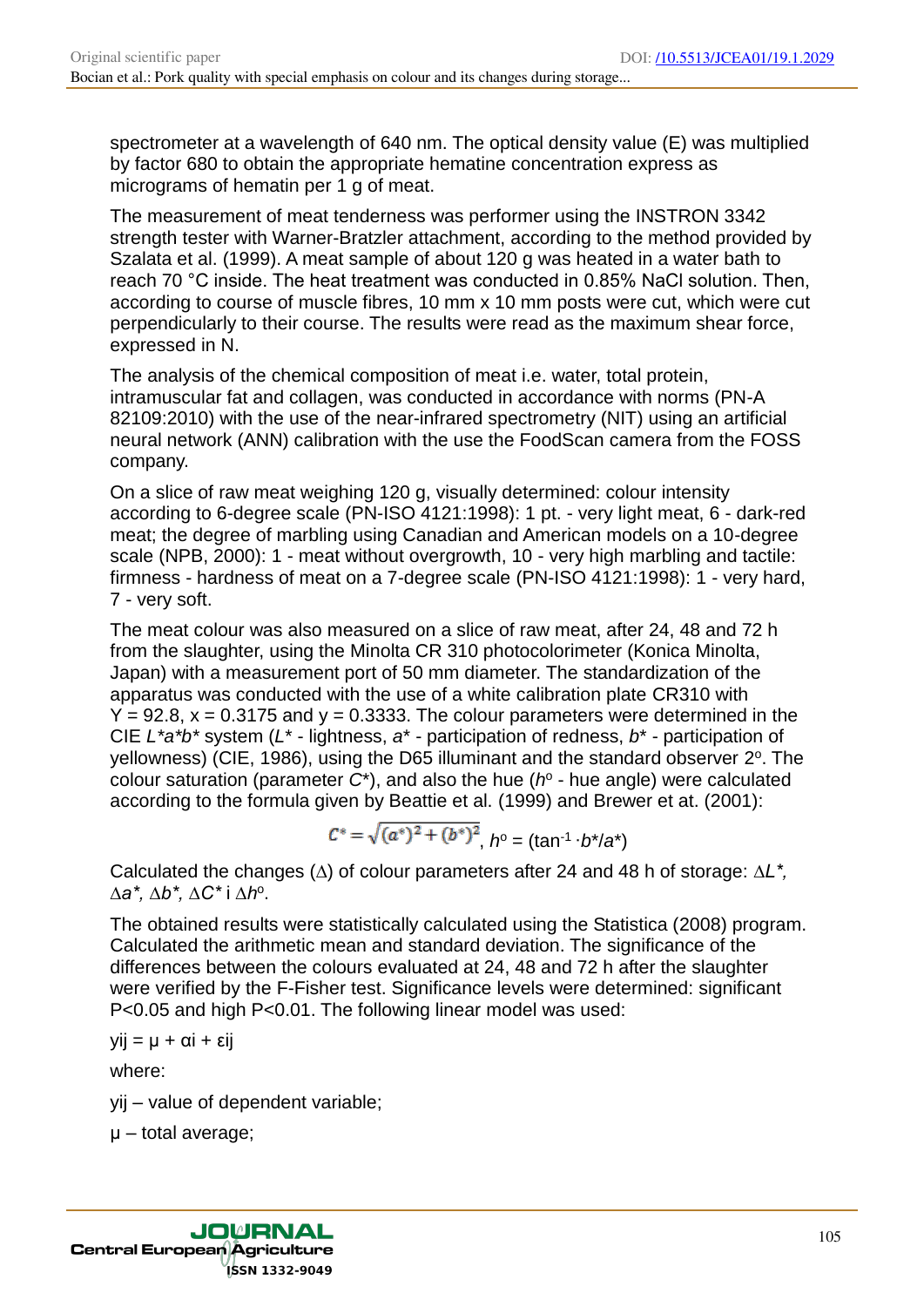$ai$  – main effect of genotype:  $i$  = colour  $L^*$ ,  $a^*$ ,  $b^*$ ,  $C^*$  i  $h^o$  at 24, 48 and 72 h after slaughter;

εij – random error.

The Pearson's correlation coefficients were calculated between the parameters of colour  $L^*a^*b^*$ , saturation  $C^*$  and hue  $h^{\circ}$  in 24, 48 and 72 h after the slaughter, and other characteristics of meat quality. Correlation coefficients were estimated on the basis of the pairs of observations of the variables x and y. The computer program Statistica 8 PL (2008) was used for calculations.

## Results and discussion

The results of the study showed that the assessed meat samples were characterized by good technological properties (Table 1), characteristic for meat of normal quality (Warriss et al., 2006; Kajak et al., 2007; Strzyżewski et al., 2008; Bocian et al., 2015). The low collagen content obtained in the study indicates that the meat was derived from young animals, which was confirmed by its good tenderness (Janicki and Buzała, 2013).

The results of meat colour were assessed with the uses of an apparatus and its change during 24 and 48 hours of storage are summarized in Table 2.

The lightness of colour *L\** determines the total amount of light reflected from the surface of the slice of meat (Karamucki, 2008). It depends to a large extend on the structure of the meat tissue, its acidity (pH), water holding capacity and the depth of penetration of the light beam (Lindahl et al., 2001; Karamucki et al., 2013). A darker colour *L\** was observed in the meat after 24 h rather than 72 h after slaughter; statistically significant changes into a lighter colour of meat were found during the storage.

The remaining colour parameters are: *a*\* - participation of red, *b*\* - the participation of yellow, its saturation *C*\* was calculated as the derivative of *a\** and *b\** and *h*° - hue angle (Beattie et al., 1999; Brewer et al., 2001; Bocian et al., 2015). The participation of red colour *a*\* increased during 24 h of storage (P<0.01), and also the *b*\* value determining the participation of yellow colour increased significantly at 24, 48 and 72 h after the slaughter (P<0.01). Similarly obtained values of saturation *C*\* and hue angle *h*<sup>o</sup> showed and increasing tendency (P<0.01) in the direction of increasing the intensity during the storage of meat of to 72 h after the slaughter. Different result for the participation of red colour *a*\* were obtained in the Bocian et al. (2015) studies, where the participation of red colour  $a^*$  significantly decreased during 48 h of meat storage (P<0.01). The authors showed significant changes (*∆*) of colour in the direction of increasing its intensity (P<0.01) in the case of yellow colour *b*\* and the hue angle *h*<sup>o</sup> during 48 h of the meat storage. However, Karamucki et al. (2013) the highest colour changes found in the participation of red colour (*∆a\**) and hue angle ( $\Delta h^{\circ}$ ) during the storage of quail muscle. In the studies of Kajak et al. (2007) and Turyk et al. (2013) no changes of colour parameters during the storage of meat were confirmed.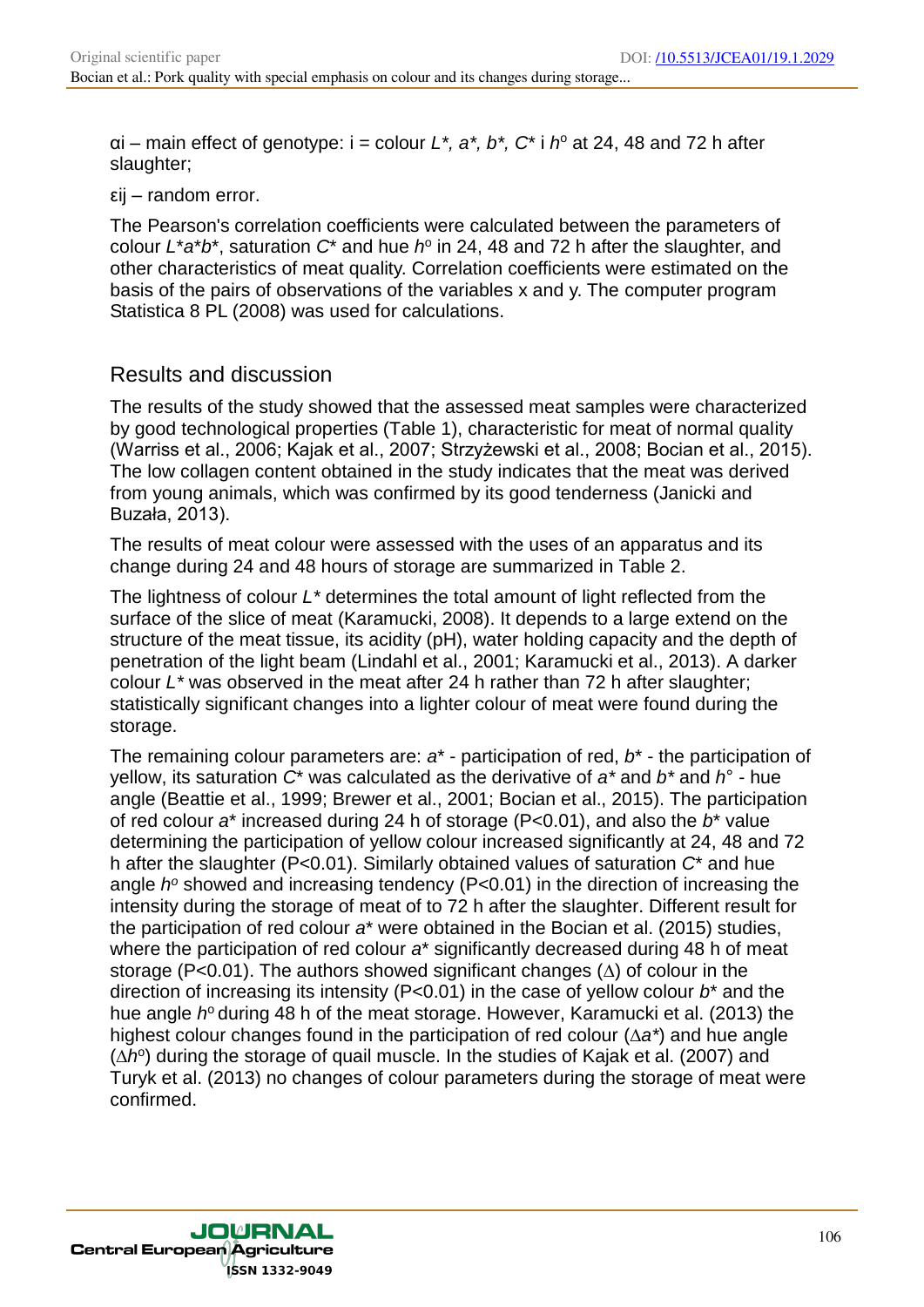|                                                            | <b>Statistical measure</b> |                       |  |
|------------------------------------------------------------|----------------------------|-----------------------|--|
| <b>Trait</b>                                               | Average                    | Standard<br>deviation |  |
| $pH_{45}$                                                  | 6.34                       | 0.05                  |  |
| pH <sub>48h</sub>                                          | 5.44                       | 0.07                  |  |
| Visual colour intensity, 1-6 scale                         | 3.5                        | 0.47                  |  |
| Marbling, 1-10 scale                                       | 2.4                        | 0.72                  |  |
| Firmness, 1-7 scale                                        | 4.3                        | 0.56                  |  |
| Muscle pigments (micrograms of hematin per 1 g<br>of meat) | 30.74                      | 7.62                  |  |
| Water holding capacity (% of free wate)r                   | 19.67                      | 2.8                   |  |
| Free juice drip (%)                                        | 4.03                       | 1.61                  |  |
| Thermal drip (%)                                           | 20.17                      | 2.94                  |  |
| Meat tenderness (N)                                        | 41.93                      | 10.21                 |  |
| Chemical composition of meat                               |                            |                       |  |
| Water content (%)                                          | 73.19                      | 0.52                  |  |
| Total protein content (%)                                  | 23.46                      | 0.56                  |  |
| Intramuscular fat content (%)                              | 2.35                       | 0.75                  |  |
| Collagen content (%)                                       | 0.89                       | 0.13                  |  |

#### Table 1. Characteristics of technological suitability of pork meat

The obtained relationships between the colour parameters *L*\*, *a*\*, *b*\*, *C*\* and *h* o measured 24, 48 and 72 h after the slaughter, and characteristics of the technological assessment are presented in Table 3.

Demonstrated both positive and negative statistically significant correlations, which indicates that together with the increase of parameter values of colours *L\*a\*b\*,*  saturation C<sup>\*</sup> and hue angle h<sup>o</sup> increased the free juice drip, the thermal drip, and the tenderness of meat decreased (P<0.01; P<0.05). Different from these values of correlation coefficients between the colour parameters *L\*, b\** and the saturation *C*\*, and pH<sub>45</sub> and pH<sub>24h</sub> were found in the studies of Strzyżewski et al. (2008). The authors found that the change in the acidity of meat was caused by the change in the *L*\* colour, towards lighter colour, the yellowness *b*\* and saturation *C*\* without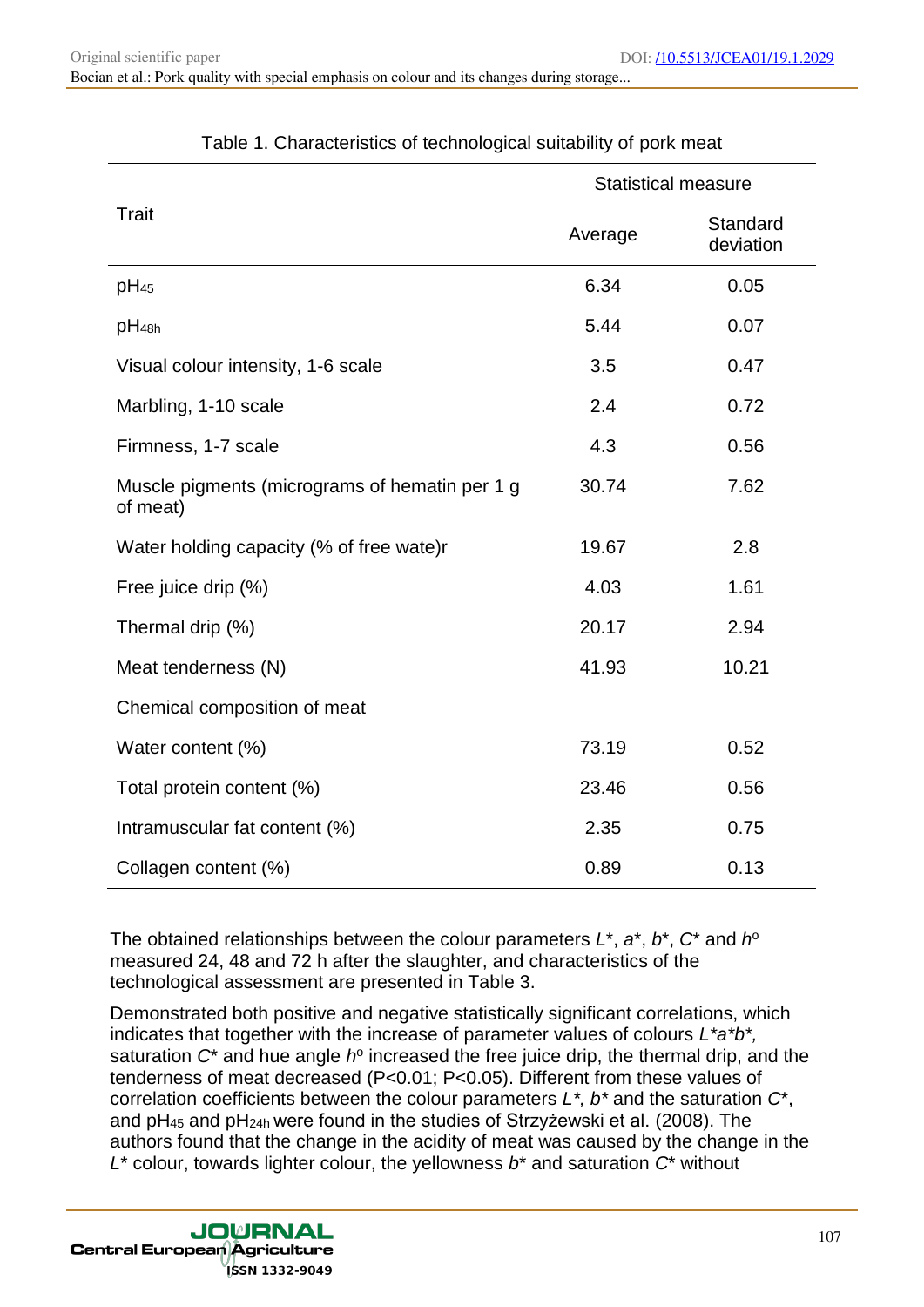changes in the participation of red colour *a*\*. The obtained results in the study are consistent with those of other researchers (Brewer et al., 2001; Van Laack et al., 2001; Kajak et al., 2007; Strzyżewski et al., 2008; Bocian et al., 2015).

The relationships between the colour of meat measured at 24, 48 and 72 h after the slaughter, and the characteristics of the sensory assessment and the muscle pigments are summarized in Table 4.

The sensory intensity of the colour, as well as the content of the muscle pigments was changing towards lighter colours evaluated 24, 48 and 72 h after slaughter (P<0.01; P<0.05). There was a significant positive correlation between *L*\* colour lightness measured 48 and 72 h after the slaughter and the marbling (P<0.05). In the studies by Bocian et al. (2015) showed similar relationships between the parameters of colour L<sup>\*</sup>a<sup>\*</sup>b<sup>\*</sup> and tone h<sup>o</sup> 48 and 96 h after the slaughter, and the colour intensity and the muscle pigments. The authors did not confirm the significant correlations between the saturation *C*\*, and the sensory intensity of colour, and the content muscle pigments.

| Trait       |                                                   | Time after slaughter (h)                                                      | Changes $(\Delta)$ of colour<br>during storage (h) |         |          |
|-------------|---------------------------------------------------|-------------------------------------------------------------------------------|----------------------------------------------------|---------|----------|
|             | 24                                                | 48                                                                            | 72                                                 | 24      | 48       |
| $L^*$       | $53.95^{\text{A}}$ ±2.4                           | $54.6 \pm 2.22$                                                               | $55.3^B \pm 2.13$                                  | $+0.65$ | $+1.35$  |
| $a^*$       | $14.95^{\text{A}}$ ±0.99 $15.67^{\text{B}}$ ±1.01 |                                                                               | $15.31 \pm 1.1$                                    | $+0.72$ | $+0.36$  |
| $h^*$       | $2.79A$ ±0.73                                     | $3.49^{\text{B}}$ ±1.53                                                       | $6.61^{\circ}$ ±0.71                               | $+0.7$  | $+3.82$  |
| $C^*$       |                                                   | $15.23^{A}$ ±1.01 $16.12^{B}$ ±1.09 $16.69^{C}$ ±1.09                         |                                                    | $+0.89$ | $+1.46$  |
| $h^{\circ}$ |                                                   | $10.57^{\text{A}}$ ± 2.63 $12.49^{\text{B}}$ ± 5.16 $23.38^{\text{C}}$ ± 2.52 |                                                    | $+1.92$ | $+12.81$ |

Table 2. Colour parameters measured at 24, 48 and 72 h after slaughter and their changes

Explanations: *L*\*- lightness*, a*\*- participation of redness, *b*\*- participation of yellowness, *C*\* - saturation, *h*<sup>°</sup>- hue angle. Significance of differences: A, B, C P<0.01.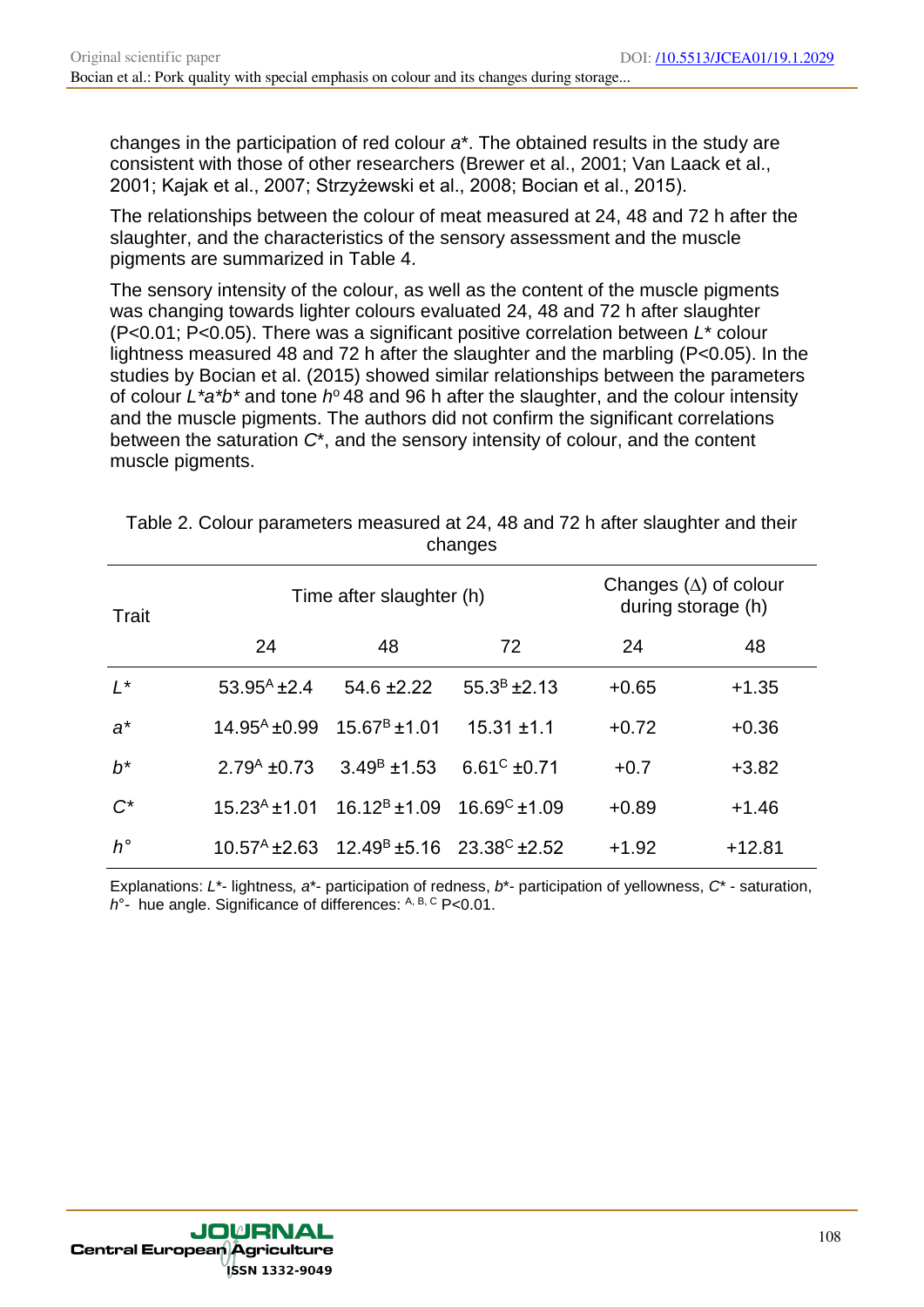| Colour      | Time after<br>slaughter | pH <sub>45</sub> | pH <sub>48h</sub> | Free juice drip | Thermal drip | <b>Meat tenderness</b> | Intramuscular<br>tat |
|-------------|-------------------------|------------------|-------------------|-----------------|--------------|------------------------|----------------------|
| $L^*$       | 24                      | $-0.066$         | $-0.243$          | $0.458**$       | 0.24         | $-0.29*$               | $-0.069$             |
|             | 48                      | 0.11             | $-0.065$          | $0.289*$        | 0.225        | $-0.157$               | 0.032                |
|             | 72                      | 0.001            | $-0.152$          | $0.409**$       | $0.274*$     | $-0.309*$              | 0.123                |
| $a^*$       | 24                      | $-0.119$         | $-0.084$          | $-0.078$        | $-0.172$     | 0.031                  | $-0.075$             |
|             | 48                      | 0.152            | $0.276*$          | $-0.273$        | $-0.362*$    | 0.194                  | 0.009                |
|             | 72                      | $-0.075$         | $-0.116$          | $-0.101$        | $-0.326*$    | 0.237                  | $-0.238$             |
| $b^*$       | 24                      | $-0.019$         | $-0.154$          | 0.13            | 0.178        | $-0.098$               | 0.136                |
|             | 48                      | $0.308*$         | 0.164             | 0.052           | $-0.009$     | 0.004                  | 0.047                |
|             | 72                      | $-0.154$         | $-0.309*$         | $0.393**$       | 0.106        | 0.023                  | $-0.23$              |
|             | 24                      | $-0.113$         | $-0.097$          | $-0.062$        | $-0.144$     | 0.015                  | $-0.053$             |
|             | 48                      | 0.251            | $0.302*$          | $-0.234$        | $-0.366**$   | 0.176                  | 0.019                |
|             | 72                      | $-0.106$         | $-0.187$          | 0.011           | $-0.28*$     | 0.227                  | $-0.281*$            |
| $h^{\circ}$ | 24                      | 0.008            | $-0.138$          | 0.167           | 0.238        | $-0.109$               | 0.164                |
|             | 48                      | $0.281*$         | 0.123             | 0.104           | 0.034        | $-0.019$               | 0.048                |
|             | 72                      | $-0.01$          | $-0.222$          | $0.424**$       | $0.288*$     | $-0.119$               | $-0.066$             |

| Table 3. Simple correlation coefficients between meat colour characteristics      |  |
|-----------------------------------------------------------------------------------|--|
| measured 24, 48 and 72 h after slaughter and some of technological quality traits |  |

Explanations: *L*\*- lightness*, a*\*- participation of redness, *b*\*- participation of yellowness, *C*\* - saturation, *h*°- hue angle. \*Significance at P<0.05. \*\*Significance at P<0.01.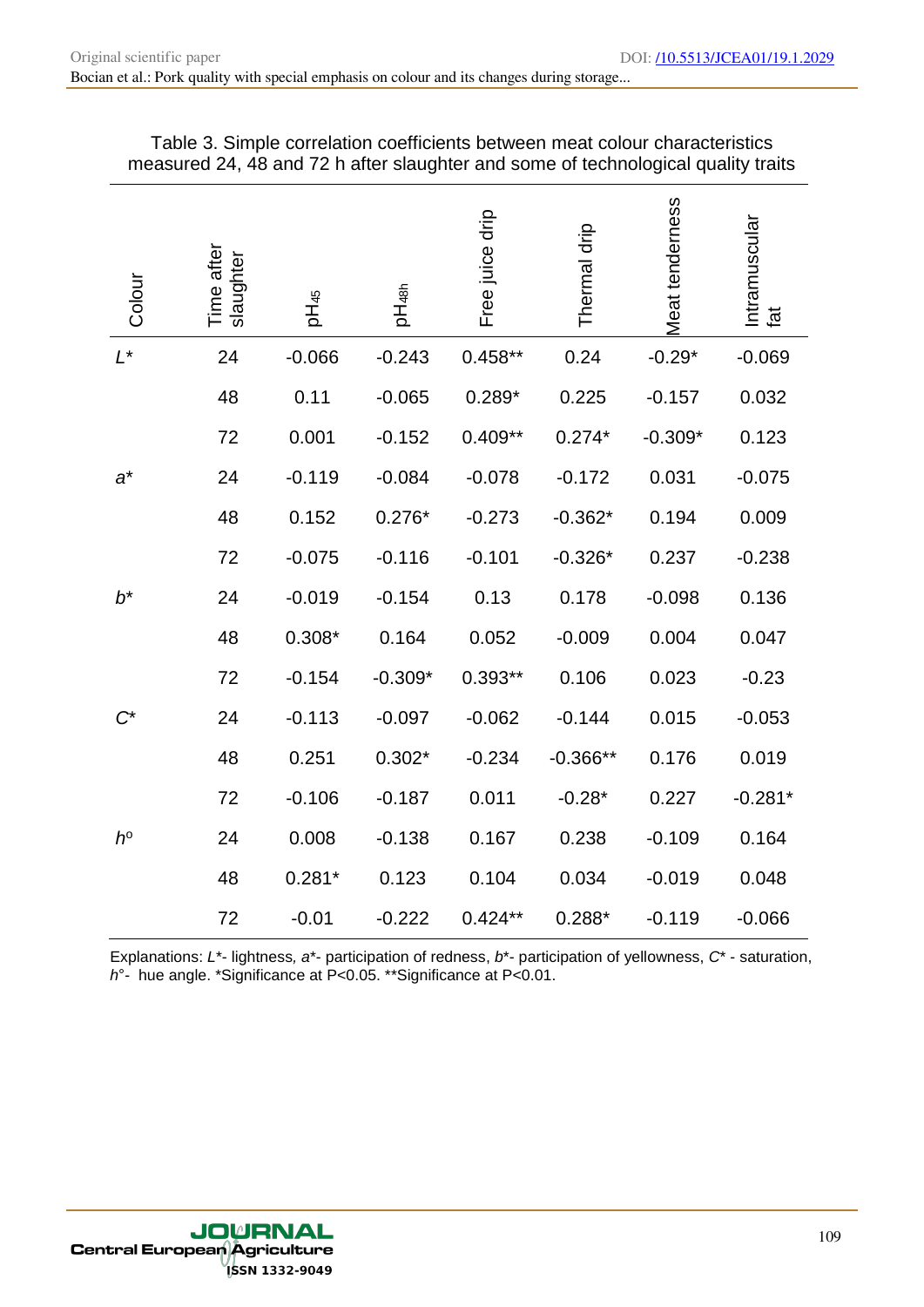| Colour      | Time after<br>slaughter | Visual colour<br>intensity | <b>Firmness</b> | Marbling | Muscle<br>pigments<br>meat |
|-------------|-------------------------|----------------------------|-----------------|----------|----------------------------|
| $L^*$       | 24                      | $-0.714**$                 | 0.128           | 0.219    | $-0.555**$                 |
|             | 48                      | $-0.52**$                  | 0.169           | $0.316*$ | $-0.444**$                 |
|             | 72                      | $-0.711**$                 | 0.169           | $0.274*$ | $-0.529**$                 |
| $a^*$       | 24                      | 0.224                      | 0.061           | $-0.028$ | 0.251                      |
|             | 48                      | $0.55***$                  | 0.012           | $-0.104$ | $0.502**$                  |
|             | 72                      | 0.387                      | $-0.024$        | $-0.178$ | 0.209                      |
| $b^*$       | 24                      | $-0.459**$                 | 0.114           | 0.171    | $-0.316*$                  |
|             | 48                      | 0.066                      | 0.191           | 0.184    | $-0.024$                   |
|             | 72                      | $-0.347*$                  | 0.048           | $-0.11$  | $-0.288*$                  |
| $C^*$       | 24                      | 0.157                      | 0.073           | $-0.005$ | 0.205                      |
|             | 48                      | $0.486**$                  | 0.075           | $-0.026$ | $0.456**$                  |
|             | 72                      | 0.267                      | $-0.011$        | $-0.198$ | 0.122                      |
| $h^{\circ}$ | 24                      | $-0.526**$                 | 0.106           | 0.178    | $-0.389**$                 |
|             | 48                      | $-0.154$                   | 0.196           | 0.199    | $-0.094$                   |
|             | 72                      | $-0.554**$                 | 0.049           | 0.002    | $-0.39**$                  |

#### Table 4. Simple correlation coefficients between meat colour traits measured 24, 48 and 72 h after slaughter and characteristics of sensory evaluation, and muscle pigments meat

Explanations: *L*\*- lightness*, a*\*- participation of redness, *b*\*- participation of yellowness, *C*\* - saturation, *h*°- hue angle. \*Significance at P<0.05. \*\*Significance at P<0.01.

# **Conclusion**

In the study it has been shown that the evaluated pork meat was characterized by the correct technological properties and that it was tender with a low content of collagen. In the value of the *L*\* colour changed statistically toward a lighter colour, while the participation of red colour *a*\*, yellow *b*\* and the saturation *C*\* and its hue *h*° showed an increasing tendency during the storage of meat at 24, 48 and 72 h from the slaughter (P<0.01). Found a significant coefficients of correlation between the parameters  $L^*$ ,  $a^*$ ,  $b^*$ , and the saturation  $C^*$  and the hue  $h^0$ , and the technological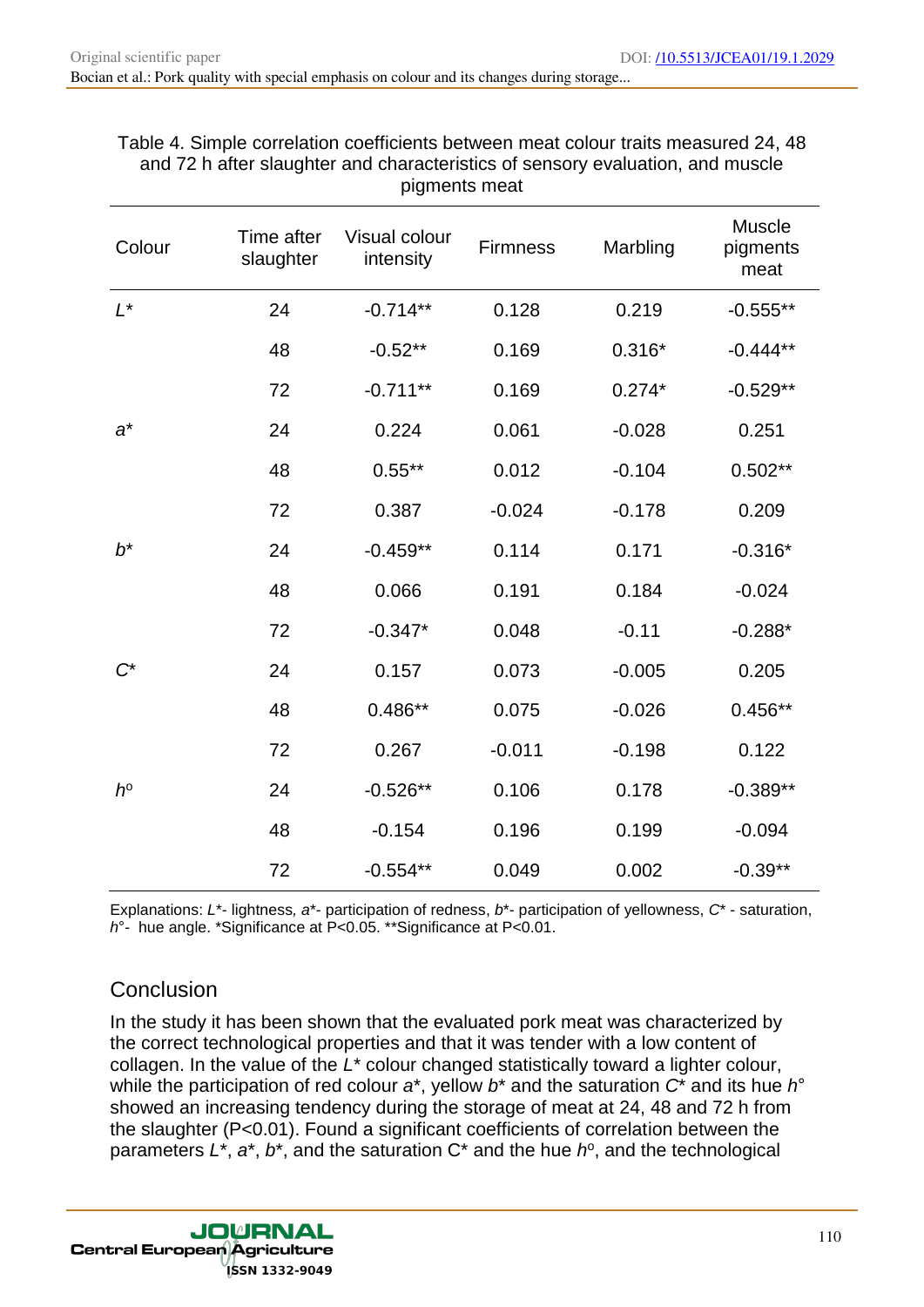characteristics of quality, and the sensory intensity, and the muscle pigment content in 24, 48 and 72 h after the slaughter  $(P<0.01; P<0.05)$ .

### References

- Balogh, P., Békési, D., Gorton, M., Popp, J., Lengyel, P. (2016) Consumer willingness to pay for traditional food products. Food Policy, 61, 176-184. DOI: https://dx.doi.org/10.1016/j.foodpol.2016.03.005
- Beattie, V. E., Weatherup, R. N., Moss, B. W., Walker, N. (1999) The effect of increasing carcass weight of finishing boars and gilts on joint composition and meat quality. Meat Science, 52, 205-211. DOI: https://dx.doi.org/10.1016/S0309-1740(98)00169-7
- Bocian, M., Jankowiak, H., Kapelański, W. (2015) Changes of meat colour during storage. Nauka Przyroda Technologie, 9, 4, 57. DOI: https://dx.doi.org/10.17306/J.NPT.2015.4.57
- Bogucka, J., Kapelański, W. (2016) Microstructure of *longissimus lumborum* muscle and meat quality of native Polish pig breeds: Złotnicka Spotted and Puławska. Annals of Animal Science, 16, 4, 1199-1210. DOI: https://dx.doi.org/10.1515/aoas-2016-0029
- Brewer, M. S., Zhu, L. G., Bidner, B., Meisinger, D. J., McKeith, F. K. (2001) Measuring pork color: effects of bloom time, muscle, pH and relationship to instrumental parameters. Meat Science, 57, 2, 169-176.
- CIE (1986) Colorimetry. Publication CIE 15.2. Vienna: Central Bureau of CIE.
- Czarniecka-Skubina, E., Przybylski, W., Jaworska, D., Wachowicz, I., Urbańska, I., Niemyjski, S. (2007) Quality profile of pork meat with varying contents of intramuscular fat. Żywność. Nauka. Technologia. Jakość, 55, 6, 285-294.
- Grau, R., Hamm, R. (1952) Eine einfache Methode zur Bestimmung der Wasserbindung in Fleisch. Fleischwirtschaft, 4, 295-297.
- Honikel, K. O. (1987) The water binding of meat. Fleischwirtschaft, 67, 9, 1098-1102.
- Hornsey, H. C. (1956) The colour of cooked cured pork. I. Estimation of the nitric oxide-haem pigments. Journal of the Science of Food and Agriculture, 7, 534-540.
- Janicki, B., Buzała, M. (2013) Effect of collagen on technological quality of meat. Żywność. Nauka. Technologia. Jakość, 87, 2, 19-29.
- Kajak, K, Przybylski, W., Jaworska, D, Rosiak, E. (2007) Characteristics of technological quality, sensorial and shelf-life of pork with different pH. Żywność. Nauka. Technologia. Jakość, 1, 50, 26-34.
- Karamucki, T. (2008) Studies on the formation of colour of the porcine *longissimus lumborum* muscle and the usefulness of selected methods of its measurement for pork quality assessment. Rozprawy 249, AR w Szczecinie.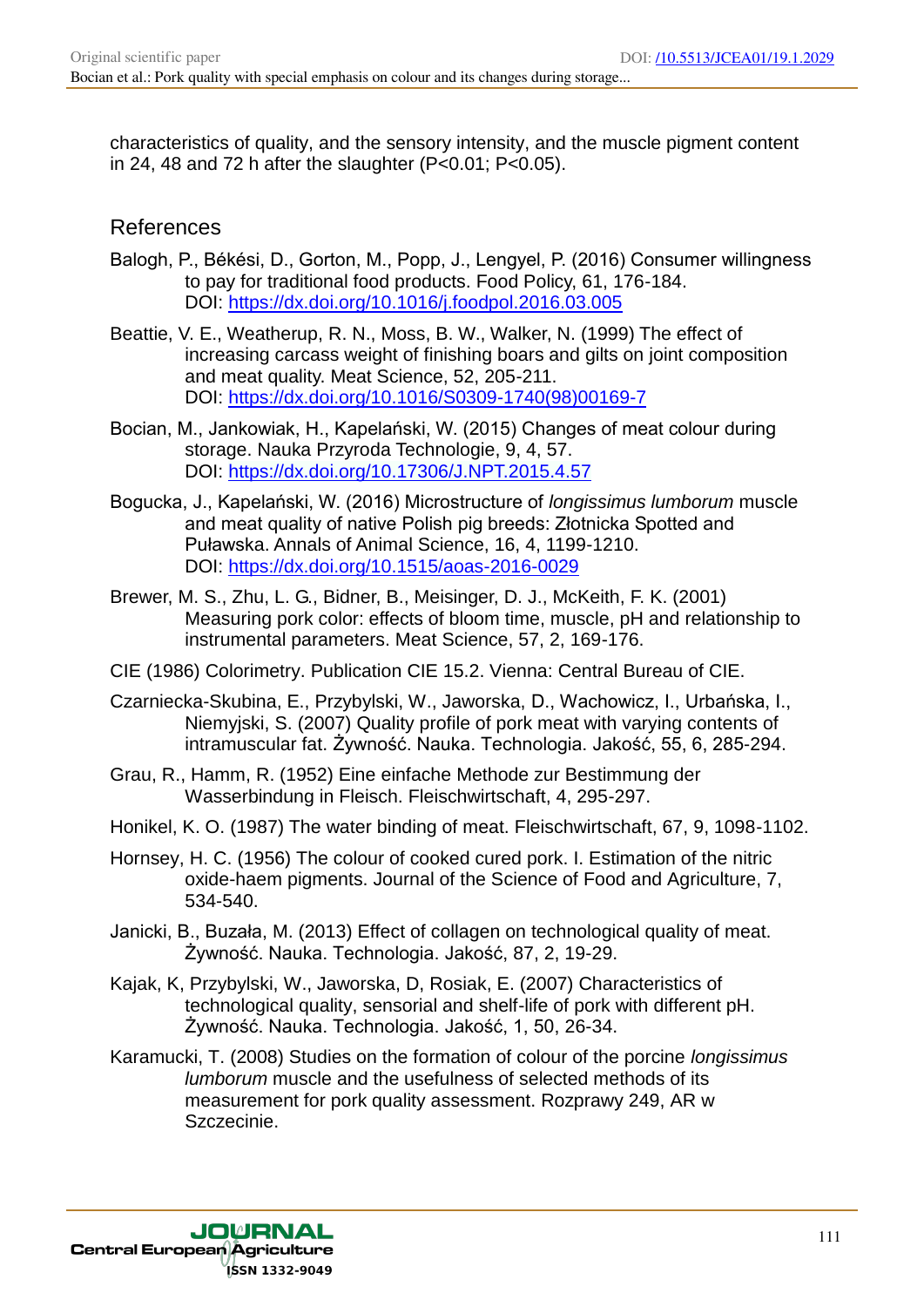- Karamucki, T., Gardzielewska, J., Jakubowska, M., Rybak, K., Garczewska, J. (2013) The relationship between colour and pH in cold-stored quail breast muscle. Annals of Animal Science, 13, 2, 401-413. DOI: https://dx.doi.org/10.2478/aoas-2013-0019
- Kortz, J. (1970) Colour durability as a general indicator of meat quality. Zeszyty Problemowe Postępów Nauk Rolniczych, 103, 99-104.
- Lindahl, G., Lundström, K., Tornberg, E. (2001) Contribution of pigment content, mioglobin forms and internal reflectance to the colour of pork loin and ham from pure breed pigs. Meat Science, 59, 141-151.
- Novotni-Danko, G., Balogh, P., Huzsvai, L., Győri, Zs. (2015) Effect of feeding liquid milk supplement on litter performances and on sow back-fat thickness change during the suckling period. Archives of Animal Breeding, 58, 229-235. DOI: https://dx.doi.org/10.5194/aab-58-229-2015
- National Pork Board (2000) Pork composition and quality assessment procedures. Des Moines, IA: EP Berg - National Pork Board.
- Pisula, A. (2011) Mięso zwierząt rzeźnych, budowa histologiczna i skład chemiczny. Barwa i barwniki mięsa. (In Polish) In: A. Pisula, E. Pospiech, eds. (2011) Mięso – Podstawy nauki i technologii. Warszawa: Wyd. SGGW, 160-166.
- PN-A-82109:2010 (2010) Mięso i przetwory mięsne oznaczenie zawartości tłuszczu, białka i wody. Metoda spektrometrii transmisyjnej w bliskiej podczerwieni (NIT) z wykorzystaniem kalibracji na sztucznych sieciach neuronowych (ANN). Warszawa: PKN. In Polish.
- PN-ISO 4121:1998 (1998) Analiza sensoryczna. Ocena produktów spożywczych przy użyciu metod skalowania. Warszawa: PKN.
- Pohja, M. S., Niinivaara, F. P. (1957) Die Bestimmung der Wasserbindung des Fleisches mittels der Konstantdruckmethode. Fleischwirtschaft, 9, 193-195.
- Pospiech, E. (2016) Jakość mięsa i tłuszczu a image mięsa. In Polish. In: W. Kiernożycki, E. Herbut, E. and W. Olech, eds. (2016) 9 Szkoła Zimowa "Od hodowli świń do przetwórstwa – wczoraj i dziś". Ustroń, 16-19 lutego 2016, Szczecin: Wyd. ZUT., 54-64.
- StatSoft, Inc. (2008) Statistica, version 8. Kraków: StatSoft Inc.
- Strzyżewski, T., Bilska, A., Krysztofiak, K. (2008) Correlation between pH value of meat and its colour. In Polish, summary in English. Nauka Przyroda Technologie, 2, 2, 12.
- Szalata, M., Pospiech, E., Łyczyński, A., Urbaniak, M., Frankiewicz, A., Mikołajczak, B., Medyński, A., Rzosińska, E., Bartkowiak, Z., Danyluk, B. (1999) Tenderness of meat from pigs of various quality. Roczniki Instytutu Przemysłu Mięsnego i Tłuszczowego, 36, 61-76.
- Van Laack, R. L. J. M., Kauffman, R. G., Greaser, M. L. (2001) Determinants of ultimate pH of meat. Proceedings 47<sup>th</sup> International congress of meat science and technology, Kraków 2001, 22-26.